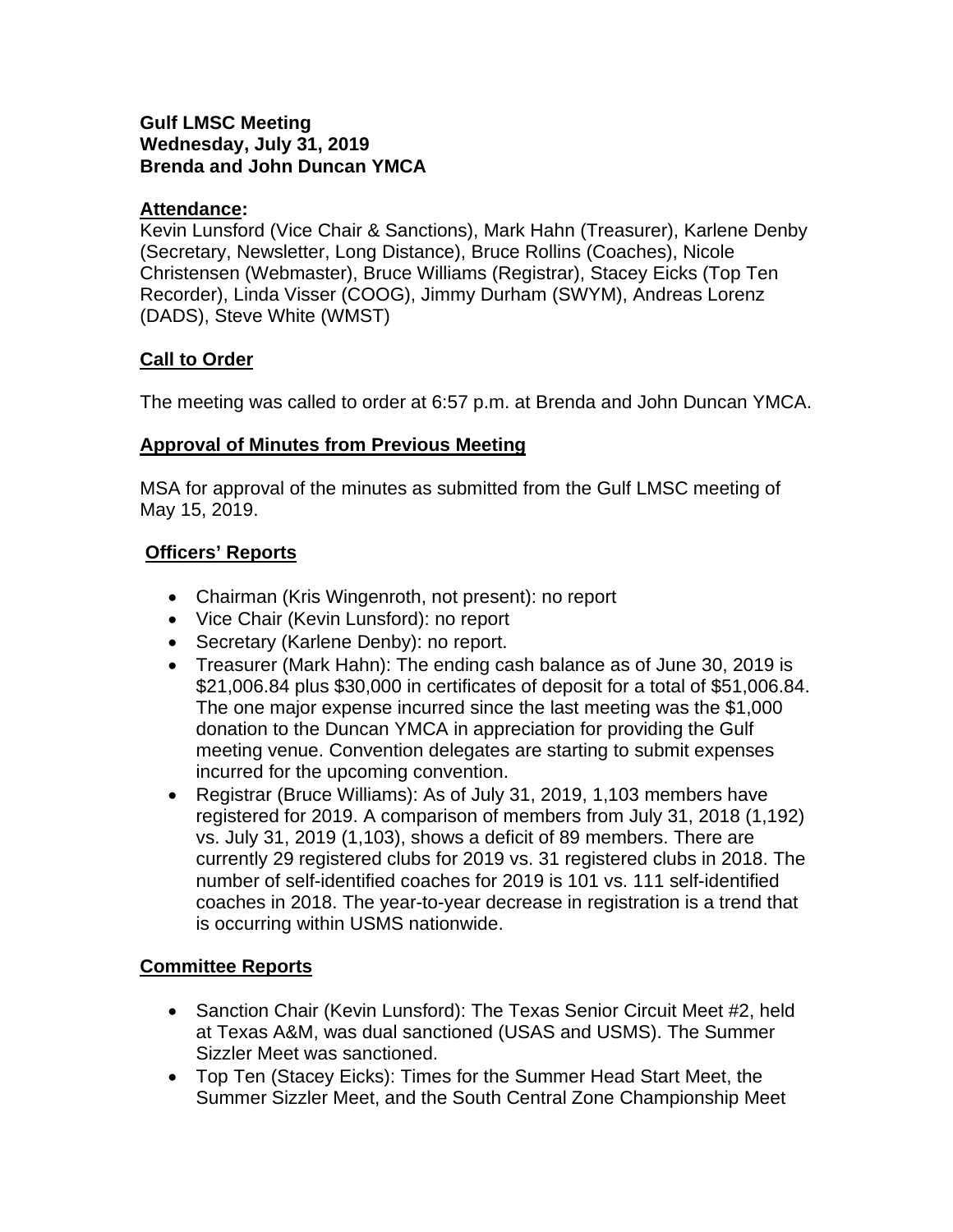have been submitted to USMS. The Speedo Sectional Meet, held at UT-Austin, was recognized by the Gulf LMSC and the times were submitted to USMS by Stacey, as the South Texas LMSC Top Ten administrator was out of the country. Stacey has also submitted the times for the Senior Circuit #2 Meet but is still awaiting pool measurement verification from Texas A&M.

- Webmaster (Nicole Christensen): Nicole is hopeful that members will have bookmarked the new website prior to the termination of the old domain next spring. Multiple reminders of the change will be provided to the membership over the next several months, via the website, newsletters, and email blasts. Nicole is always looking for submission of new content for the website. She will be updating the Zone record pages on the website when she receives that information from Bruce Rollins.
- Communications (Karlene Denby): Karlene is currently working on the summer edition of the Gulf newsletter, which is scheduled for distribution in August. Items in the newsletter will include: Dad's Club as the featured team, the Jesse Coon Award winner, results from USMS Summer Nationals, the quarterly nutrition article, information about the upcoming Swim Across America pool event at Dad's Club, the 2019 USMS SCY Top Ten Gulf swimmers, a tribute to Graham Johnston, the announcement of the next Gulf meeting, a reminder about nominee submissions for the 2019 Emmett Hines Award, and a reminder about the website domain change.
- Coaches (Bruce Rollins): All of the all-time individual Zone records have been updated. This was a very time-consuming process to complete.
- Officials (Herb Schwab, not present): No report.
- Fitness (Robin Tompkins, not present): No report. Stacey distributed most of the Gulf Swim University t-shirts at the Texas A&M Zone Meet. Those that she was unable to distribute have been returned to Robin to mail out to the swimmers.
- Open Water (Karlene Denby): No report.

# **Unfinished Business**

- Emmett Hines Award –The wording for the inaugural award has been revised slightly since it is being presented to Emmett. The revised wording has been run past and approved by Kris. *"USMS Logo/2018 Emmett Hines Award/Gulf Masters Swimming presents the inaugural award to: EMMETT HINES for setting the paradigm for enthusiasm, expertise, and advocacy of Masters Swimming in the Gulf swimming community".* MSA to approve wording. Karlene will order the award and have it in time for the next Gulf LMSC meeting for presentation to Emmett's widow, Peggy. It was suggested that Peggy be invited to present the 2019 award at the annual meeting and at future award presentations.
- Laser for pool measurement Nicole has purchased and has been reimbursed for the new laser measurement device. It is currently at her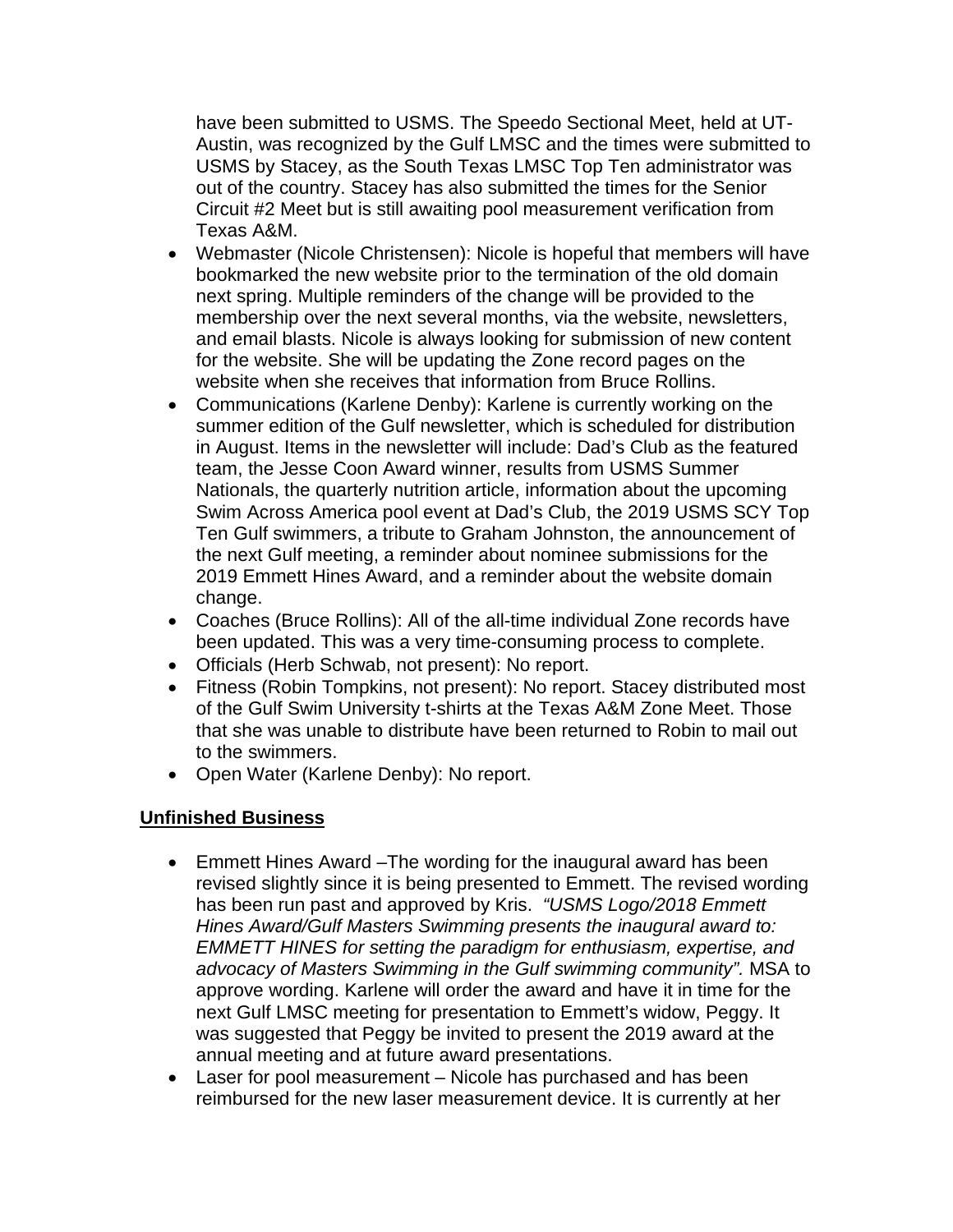home. A procedure for the check-out and return of the laser is needed. Nicole has offered to write an initial draft of the procedure, and will submit it to the leadership for revisions and/or approval. MSA to require a deposit check of \$280 to check out the laser. Upon return of the laser in good condition within a designated time frame, the uncashed check will be destroyed or voided and returned.

#### **New Business**

- Coordinating meet dates with other LMSCs: In an attempt to improve meet attendance, a discussion ensued about coordinating meet dates with adjacent LMSCs in order to minimize conflicts. It was asked if this had been attempted in the past, and if it achieved the desired results. There was also discussion about trying different meet formats (pentathlon meet, relay meet, distance event meet) in order to spark interest among the membership. It was agreed that coaches need to promote meets and encourage swimmers to enter meets.
- Convention Topics:
	- $\circ$  Legislative Item 2 reducing the unattached time for club transfers from 60 days to 30 days. There was a discussion about the pros and cons of this proposal. There was concern that it would encourage more "team hopping" and might create more work and problems for the LMSC registrars.
	- o Budget Items: A very lively discussion was held regarding the USMS push for a nationwide registration fee of \$60, which would eliminate the differing LMSC fees. Concerns were expressed about (1) loss of local control in determining LMSC needs and fees, (2) future membership increases beyond \$60, (3) the loss of members if the dues continue to increase, and (4) what benefits are being provided to the members, especially the fitness swimmers, for the additional fees. USMS says a unified fee is necessary to allow 365-day registration vs. calendar-year registration. This assertion was met with skepticism by some, as it was felt that computer code could be written that would address this and still allow different LMSC fees. While this proposal is not being voted on at this year's convention, it will be a major area of discussion.
- Discussion of Gulf LMSC fees for 2020 this was tabled until the next meeting.
- Status report on Swim Across America (SAA) at DADS club pool: Bruce Rollins has secured a date for the event on Sunday, October 20<sup>th</sup>. The date has been conveyed to the SAA National Office. We are attempting to set up a conference call between SAA Pool Event Coordinator, Craig Beardsley, Bruce Rollins, and Karlene to get the event finalized and then promoted on the SAA website.
- Report on the Summer Head Start Meet: Stacey reported that the meet had 56 swimmers this year. This is not an annual event and attendance